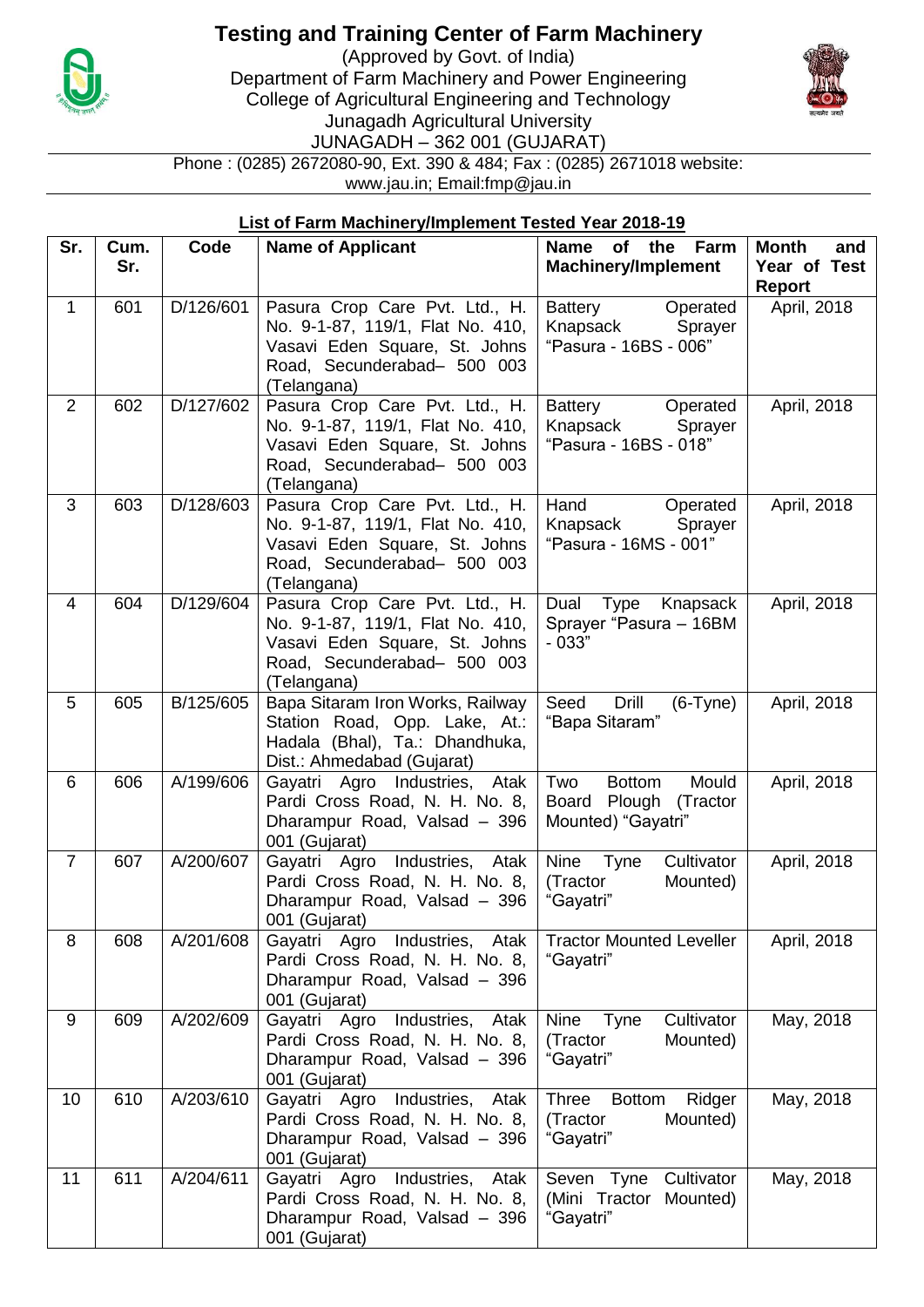| 12 | 612 | A/205/612 | Atlantis Agritech Pvt. Ltd., Plot<br>No. 36, Galaxy Industrial Estate,<br>Rajkot-Gondal Highway (NH-27),<br>Shapar-360 024, Dist. Rajkot<br>(Gujarat) | Tractor<br>Operated<br>F <sub>t</sub><br>Rotavator<br>(5.5)<br>"Atlantis- Rotoking"                                  | May, 2018  |
|----|-----|-----------|-------------------------------------------------------------------------------------------------------------------------------------------------------|----------------------------------------------------------------------------------------------------------------------|------------|
| 13 | 613 | A/206/613 | Krushi Agro Engineering, Plot No.<br>1761, GIDC-2, Opp. Jalaram<br>Marble, Dolat para, Junagadh-362<br>003 (Gujarat)                                  | Two<br><b>Bottom</b><br>Mechanically Reversible<br>Mould<br>Board Plough<br>(Tractor<br>Mounted)<br>"Balvan"         | May, 2018  |
| 14 | 614 | A/207/614 | Krushi Agro Engineering, Plot No.<br>1761, GIDC-2, Opp. Jalaram<br>Marble, Dolat para, Junagadh-362<br>003 (Gujarat)                                  | <b>Bottom</b><br>Three<br>Hydraulically Reversible<br>Mould<br>Board<br>Plough<br>(Tractor<br>Mounted)<br>"Balvan"   | May, 2018  |
| 15 | 615 | D/130/615 | Aditya Agritech Company, Old<br>Bus Stand Road, Under Rotary<br>Hall, Shop No. 5/A, Deesa-385<br>535 (Gujarat)                                        | Electric Motor Operated<br>Power Sprayer "Aditya -<br>HL - 30G"                                                      | May, 2018  |
| 16 | 616 | D/131/616 | Aditya Agritech Company, Old<br>Bus Stand Road, Under Rotary<br>Hall, Shop No. 5/A, Deesa-385<br>535 (Gujarat)                                        | Hand<br>Operated<br>Knapsack<br>Sprayer<br>"Aditya - 3WBS - 16J"                                                     | May, 2018  |
| 17 | 617 | G/09/617  | Avadhoot Engineering Industries,<br>47/1<br>GIDC,<br>Kheralu<br>Road<br>Visnagar- 384 315, Dist. Mehsana<br>(Gujarat)                                 | Winnowing Fan (Power<br>Operated) "Avadhoot"                                                                         | June, 2018 |
| 18 | 618 | B/126/618 | Swami Technology and Research,<br>At.: Lasona - 413 501, Post:<br>Samudrawani, Ta.<br>&<br>Dist.:<br>Osmanabad (Maharashtra)                          | Seed cum Fertilizer Drill<br>(7-Tyne) "Swami Tech."                                                                  | June, 2018 |
| 19 | 619 | B/127/619 | Swami Technology and Research,<br>At.: Lasona - 413 501, Post:<br>&<br>Samudrawani,<br>Ta.<br>Dist.:<br>Osmanabad (Maharashtra)                       | Seed cum Fertilizer Drill<br>(5-Tyne) "Swami Tech."                                                                  | June, 2018 |
| 20 | 620 | B/128/620 | Swami Technology and Research,<br>At.: Lasona - 413 501, Post:<br>Samudrawani,<br>Ta.<br>&<br>Dist.:<br>Osmanabad (Maharashtra)                       | Seed cum Fertilizer Drill<br>(3-Tyne, Animal Drawn)<br>"Swami Tech."                                                 | June, 2018 |
| 21 | 621 | D/132/621 | Bhoomi Agro Industries, Plot No.<br>G-1077, Road No. A1, Kishan<br>Gate, Lodhika GIDC, Matoda,<br>Dist. Rajkot (Gujarat)                              | <b>Battery</b><br>Operated<br>Knapsack<br>Sprayer<br>"Bhoomi - B - 16C"                                              | June, 2018 |
| 22 | 622 | D/133/622 | Bhoomi Agro Industries, Plot No.<br>G-1077, Road No. A1, Kishan<br>Gate, Lodhika GIDC, Matoda,<br>Dist. Rajkot (Gujarat)                              | Dual Type Knapsack<br>Sprayer "Bhoomi - BH -<br>16C"                                                                 | June, 2018 |
| 23 | 623 | A/208/623 | Tirth Agro Technology Pvt. Ltd.,<br>Near Hotel Krishna Park, NH-27,<br>Vavdi, Rajkot - 360 004 (Gujarat)                                              | Tractor<br>Operated<br>Rotavator (5.5 Ft) "Tirth<br>Agro Tech. - Shaktiman"<br>MS Semi Champ GD 36<br><b>Blade</b>   | June, 2018 |
| 24 | 624 | A/209/624 | Tirth Agro Technology Pvt. Ltd.,<br>Near Hotel Krishna Park, NH-27,<br>Vavdi, Rajkot - 360 004 (Gujarat)                                              | Tractor<br>Operated<br>Rotavator (5.5 Ft) "Tirth<br>Agro Tech. - Shaktiman"<br>MS Semi Champ GD 42<br><b>Blade</b>   | June, 2018 |
| 25 | 625 | A/210/625 | Tirth Agro Technology Pvt. Ltd.,<br>Near Hotel Krishna Park, NH-27,<br>Vavdi, Rajkot - 360 004 (Gujarat)                                              | Tractor<br>Operated<br>Rotavator (5.5 Ft) "Tirth<br>Agro Tech. - Shaktiman"<br>MS Regular Plus GD 42<br><b>Blade</b> | June, 2018 |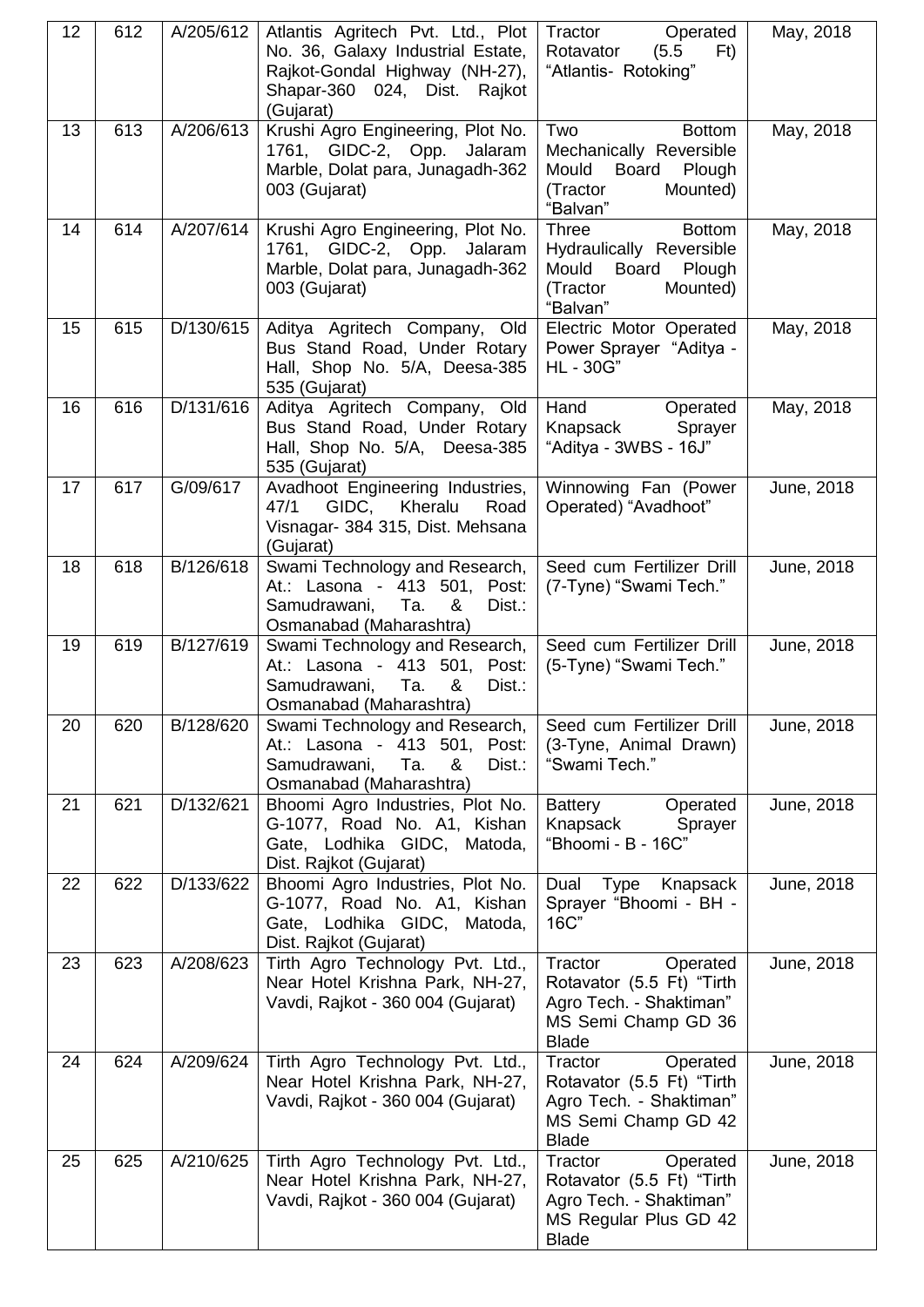| 26 | 626 | A/211/626 | Shakti Agro Technology, Nesadi<br>Niraj<br>Steel,<br>Road,<br>Opp.<br>Savarkundla - 364 515 Dist.<br>Amreli (Gujarat)                                                 | Two<br><b>Bottom</b><br>Hydraulically Reversible<br>Mould Board<br>Plough<br>(Tractor<br>Mounted)<br>"Shakti-SAT 090" | <b>July, 2018</b>   |
|----|-----|-----------|-----------------------------------------------------------------------------------------------------------------------------------------------------------------------|-----------------------------------------------------------------------------------------------------------------------|---------------------|
| 27 | 627 | A/212/627 | Shree Chamunda Steel<br>and<br>Agriculture, Shree Asthvinayak<br>Industrial Park, Mulchand Road,<br>Wadhwan-363035,<br>Dist.<br>Surendranagar (Gujarat)               | Two<br><b>Bottom</b><br>Hydraulically Reversible<br>Mould Board<br>Plough<br>(Tractor<br>Mounted)<br>"Shree Chamunda" | <b>July, 2018</b>   |
| 28 | 628 | A/213/628 | Bhavani Agriculture Engineering<br>Works,<br>Sara<br>Road,<br>Opp.<br>Dhavaniya<br>Dada,<br>Halvad - 363 330, Dist. Morbi<br>(Gujarat)                                | Two<br><b>Bottom</b><br>Hydraulically Reversible<br>Mould<br>Board<br>Plough<br>Mounted)<br>(Tractor<br>"Bhavani"     | <b>July, 2018</b>   |
| 29 | 629 | A/214/629 | Gayatri Agro Industries, Atak<br>Pardi Cross Road, N. H. No. 8,<br>Dharampur Road, Valsad - 396<br>001 (Gujarat)                                                      | Tractor Mounted Offset<br>Disc Harrow (7x7 Disc)<br>"Gayatri"                                                         | <b>July, 2018</b>   |
| 30 | 630 | A/215/630 | Shree Chamunda<br><b>Steel</b><br>and<br>Agriculture, Shree Asthvinayak<br>Industrial Park, Mulchand Road,<br>Wadhwan-363<br>035,<br>Dist.<br>Surendranagar (Gujarat) | Nine Tyne<br>Cultivator<br>(Tractor<br>Mounted)<br>"Shree Chamunda"                                                   | <b>July, 2018</b>   |
| 31 | 631 | F/46/631  | Bhagwati Krushi Udhyog Pvt. Ltd.,<br>A-6, 1st Floor, Satyamev-1, Opp.<br>New Gujarat High Court, S. G.<br>Highway, Sola, Ahmedabad-380<br>060 (Gujarat)               | Chaff Cutter (Fly Wheel<br>type,<br>$\overline{2}$<br>HP<br>Power<br>Operated)<br>"Gokul-<br>Bhagwati"                | <b>July, 2018</b>   |
| 32 | 632 | F/47/632  | Bhagwati Krushi Udhyog Pvt. Ltd.,<br>A-6, 1st Floor, Satyamev-1, Opp.<br>New Gujarat High Court S. G.<br>Highway, Sola, Ahmedabad-380<br>060 (Gujarat)                | Chaff Cutter (Fly Wheel<br>$\mathbf{3}$<br>type,<br>HP<br>Power<br>"Gokul-<br>Operated)<br>Bhagwati"                  | <b>July, 2018</b>   |
| 33 | 633 | D/134/633 | Cool Tech Products, BU-10, SFS,<br>Pitam Pura, New Delhi-110 034                                                                                                      | <b>Battery</b><br>Operated<br>Knapsack Sprayer "Cool<br>Tech - CT - 18S"                                              | <b>July, 2018</b>   |
| 34 | 634 | D/135/634 | Cool Tech Products, BU-10, SFS,<br>Pitam Pura, New Delhi-110 034                                                                                                      | Dual Type Knapsack<br>Sprayer "Cool Tech - CT<br>- 18SX"                                                              | <b>July, 2018</b>   |
| 35 | 635 | A/216/635 | Shree<br>Ganesh<br>Agriculture<br>Industries, Kukavav Road, Near<br>Jakat Naka, Amreli - 365 601<br>Dist.: Amreli (Gujarat)                                           | <b>Tractor Mounted Leveller</b><br>"Shree Ganesh"                                                                     | <b>August, 2018</b> |
| 36 | 636 | A/217/636 | Ganesh<br>Agriculture<br>Shree<br>Industries, Kukavav Road, Near<br>Jakat Naka, Amreli - 365 601<br>Dist.: Amreli (Gujarat)                                           | Cultivator<br>Five<br>Tyne<br>(Triangular shovel type)<br>"Shree Ganesh"                                              | <b>August, 2018</b> |
| 37 | 637 | D/136/637 | Parmeshwar Agro India, Plot No.<br>3-5, Survey No. 18, Rameshwar<br>Industrial Area, Behind<br>Parin<br>Furniture, Vavdi, Rajkot- 360 004<br>(Gujarat)                | Electric Motor Operated<br>Power<br>Sprayer<br>"Parmeshwar Agro - PM<br>$-50"$                                        | <b>August, 2018</b> |
| 38 | 638 | D/137/638 | Parmeshwar Agro India, Plot No.<br>3-5, Survey No. 18, Rameshwar<br>Industrial Area, Behind Parin<br>Furniture, Vavdi, Rajkot- 360 004<br>(Gujarat)                   | Electric Motor Operated<br>Power<br>Sprayer<br>"Parmeshwar Agro - PM<br>$-16"$                                        | <b>August, 2018</b> |
| 39 | 639 | D/138/639 | Kheti<br>Vikas<br>Kendra,<br>Sidsar-<br>Bhavnagar Road, Sidsar-364 060<br>Dist. Bhavnagar (Gujarat)                                                                   | Operated<br>Battery<br>Knapsack Sprayer "Kheti<br>Vikas - Dharti - 9"                                                 | <b>August, 2018</b> |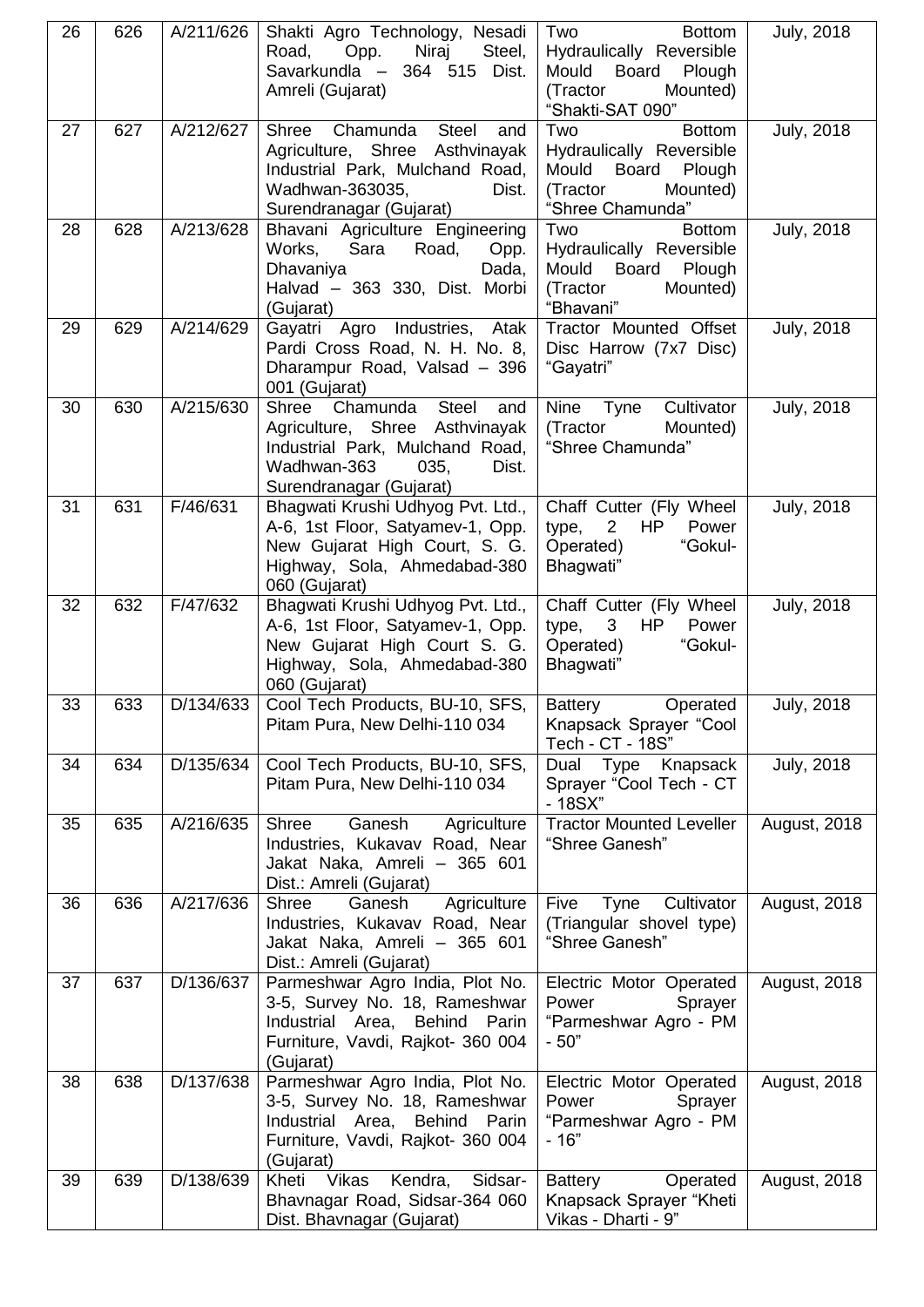| 40 | 640 | D/139/640 | Hymark Agritech Pvt. Ltd., F-21,<br>Sector-11, Noida-201 301 (U.P.)                                                                                     | Battery<br>Operated<br>Knapsack<br>Sprayer<br>"Hymark Agritech Pvt.<br>Ltd. - HK-52" | <b>August, 2018</b> |
|----|-----|-----------|---------------------------------------------------------------------------------------------------------------------------------------------------------|--------------------------------------------------------------------------------------|---------------------|
| 41 | 641 | B/129/641 | Khettigro Equipment Pvt. Ltd.,<br>Plot No. 4, Balaji<br>Industrials<br>Estate, B/h. Metflow Ind., Shapar,<br>Rajkot-360 024 (Gujarat)                   | Seed cum Fertilizer Drill<br>Mini Tractor<br>(5-Tyne,<br>Mounted) "Khettigro"        | <b>August, 2018</b> |
| 42 | 642 | A/218/642 | A C Agro Technology, Plot No. 1-<br>2, Shubh Nagar, Dhrangadhra-<br>Maliya Highway, Halvad-363 330,<br>Dist. Surendranagar (Gujarat)                    | Tractor<br>Operated<br>Rotavator (5.5 Ft) "A C<br>Agro"                              | Sept., 2018         |
| 43 | 643 | A/219/643 | A C Agro Technology, Plot No. 1-<br>2, Shubh Nagar, Dhrangadhra-<br>Maliya Highway, Halvad-363 330,<br>Dist. Surendranagar (Gujarat)                    | Tractor<br>Operated<br>Rotavator (7.0 Ft) "A C<br>Agro"                              | Sept., 2018         |
| 44 | 644 | B/130/644 | Khettigro Equipment Pvt. Ltd.,<br>Plot No. 4, Balaji<br>Industrials<br>Estate, B/h. Metflow Ind., Shapar,<br>Rajkot-360 024 (Gujarat)                   | Seed cum Fertilizer Drill<br>$(7-Tyne,$<br>Mini Tractor<br>Mounted) "Khettigro"      | Sept., 2018         |
| 45 | 645 | D/140/645 | Almighty Agrotech Pvt. Ltd., G-<br>1934/35, Lodhika GIDC, Almighty<br>Gate, Kalavad Road, Metoda-360<br>021, Dist. Rajkot (Gujarat)                     | Battery<br>Operated<br>Knapsack<br>Sprayer<br>"Milap Mist Power"                     | Sept., 2018         |
| 46 | 646 | A/220/646 | A C Agro Technology, Plot No. 1-<br>2, Shubh Nagar, Dhrangadhra-<br>Maliya Highway, Halvad-363 330,<br>Dist. Surendranagar (Gujarat)                    | Tractor<br>Operated<br>Rotavator (5.0 Ft) "A C<br>Agro"                              | Sept., 2018         |
| 47 | 647 | A/221/647 | A C Agro Technology, Plot No. 1-<br>2, Shubh Nagar, Dhrangadhra-<br>Maliya Highway, Halvad-363 330,<br>Dist. Surendranagar (Gujarat)                    | Tractor<br>Operated<br>Rotavator (6.0 Ft) "A C<br>Agro"                              | Sept., 2018         |
| 48 | 648 | D/141/648 | <b>Business</b><br>Agri<br>Centre,<br>9,<br>Marketing Yard, Wadhwan-363<br>030,<br>Dist.<br>Surendranagar<br>(Gujarat)                                  | Operated<br><b>Battery</b><br>Knapsack Sprayer "ABC<br>- Pranchi"                    | Sept., 2018         |
| 49 | 649 | B/131/649 | Balaji Agro Engineering, Survey<br>No. 191, Opp. Orchev Pharma,<br>Shantidham Main Road, Veraval<br>(Shapar) Dist. Rajkot-360 024<br>(Gujarat)          | Seed cum Fertilizer Drill<br>Mini<br>Tractor<br>$(5-Tyne,$<br>Mounted) "Balaji Agro" | Sept., 2018         |
| 50 | 650 | B/132/650 | Balaji Agro Engineering, Survey<br>No. 191, Opp. Orchev Pharma,<br>Shantidham Main Road, Veraval<br>(Shapar) Dist. Rajkot-360 024<br>(Gujarat)          | Seed cum Fertilizer Drill<br>(11-Tyne) "Balaji Agro"                                 | Oct., 2018          |
| 51 | 651 | B/133/651 | Balaji Agro Engineering, Survey<br>No. 191, Opp. Orchev Pharma,<br>Shantidham Main Road, Veraval<br>(Shapar) Dist. Rajkot-360 024<br>(Gujarat)          | Seed cum Fertilizer Drill<br>(9-Tyne) "Balaji Agro"                                  | Oct., 2018          |
| 52 | 652 | H/02/652  | Bhagwati Krushi Udhyog Pvt. Ltd.,<br>A-6, 1st Floor, Satyamev-1, Opp.<br>New Gujarat High Court, S. G.<br>Highway, Sola, Ahmedabad-380<br>060 (Gujarat) | Scythe<br>(Manual<br>Harvesting Tool) "Gokul-<br>Bhagwati"                           | Oct., 2018          |
| 53 | 653 | H/03/653  | Bhoomi Agro Industries, Plot No.<br>G-1077, Road No. A1, Kishan<br>Gate, Lodhika GIDC,<br>Matoda,<br>Dist. Rajkot (Gujarat)                             | Scythe<br>(Manual<br>Harvesting<br>Tool)<br>"Bhoomi Agro"                            | Oct., 2018          |
| 54 | 654 | B/134/654 | Bhoomi Agro Industries, Plot No.<br>G-1077, Road No. A1, Kishan                                                                                         | Dibbler (Seed, Manually<br>"Bhoomi<br>Operated)                                      | Oct., 2018          |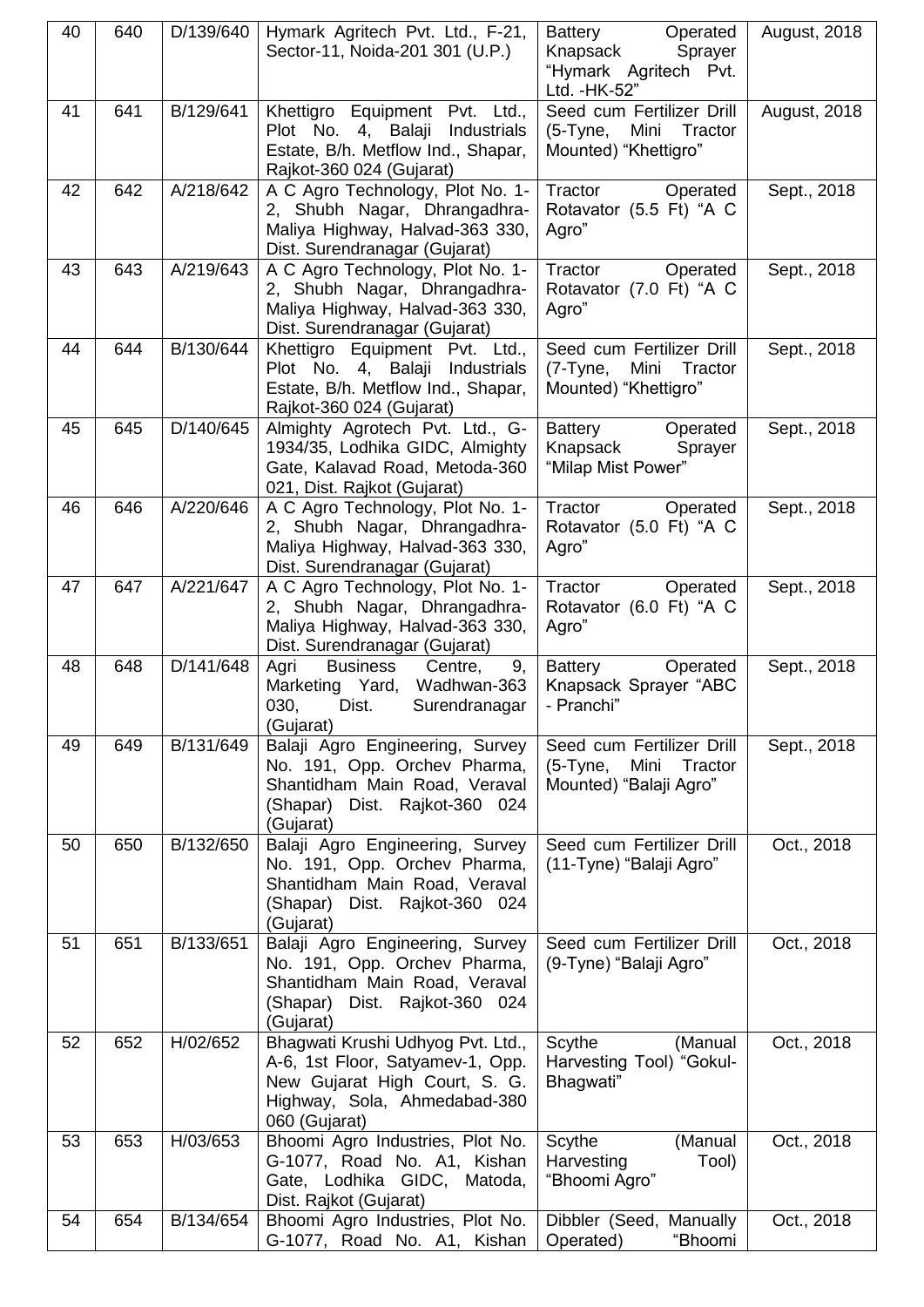|    |     |           | Gate, Lodhika GIDC, Matoda,<br>Dist. Rajkot (Gujarat)                                                                                                                            | Agro"                                                                                                             |            |
|----|-----|-----------|----------------------------------------------------------------------------------------------------------------------------------------------------------------------------------|-------------------------------------------------------------------------------------------------------------------|------------|
| 55 | 655 | B/135/655 | Bhagwati Krushi Udhyog Pvt. Ltd.,<br>A-6, 1st Floor, Satyamev-1, Opp.<br>New Gujarat High Court, S. G.<br>Highway, Sola, Ahmedabad-380<br>060 (Gujarat)                          | Dibbler (Seed, Manually<br>Operated)<br>"Gokul-<br>Bhagwati"                                                      | Oct., 2018 |
| 56 | 656 | B/136/656 | Balaji Agro Engineering, Survey<br>No. 191, Opp. Orchev Pharma,<br>Shantidham Main Road, Veraval<br>(Shapar) Dist. Rajkot-360 024<br>(Gujarat)                                   | Seed cum Fertilizer Drill<br>(19-Tyne) "Balaji Agro"                                                              | Oct., 2018 |
| 57 | 657 | A/222/657 | Promise Agro Industries, Plot No.<br>8, Ankit Ind. Estate, Nr. Galaxy Oil<br>Mill, Opp. Hotel Krishna Park,<br>Gondal Road, Kothariya Rajkot-<br>360 022, Dist. Rajkot (Gujarat) | Tractor<br>Operated<br>Rotavator<br>(170)<br>cm)<br>"Promise Agro"                                                | Oct., 2018 |
| 58 | 658 | A/223/658 | Promise Agro Industries, Plot No.<br>8, Ankit Ind. Estate, Nr. Galaxy Oil<br>Mill, Opp. Hotel Krishna Park,<br>Gondal Road, Kothariya Rajkot-<br>360 022, Dist. Rajkot (Gujarat) | Tractor<br>Operated<br>Rotavator<br>(125)<br>cm)<br>"Promise Agro"                                                | Oct., 2018 |
| 59 | 659 | A/224/659 | Promise Agro Industries, Plot No.<br>8, Ankit Ind. Estate, Nr. Galaxy Oil<br>Mill, Opp. Hotel Krishna Park,<br>Gondal Road, Kothariya Rajkot-<br>360 022, Dist. Rajkot (Gujarat) | Mini<br>Tractor Operated<br>Rotavator<br>(90)<br>cm)<br>"Promise Agro"                                            | Oct., 2018 |
| 60 | 660 | A/225/660 | Bhavani Tractor Plough, Bhavani<br>House, Bhavani Estate, Sarkhej-<br><b>Dholka</b><br>3<br>Roads,<br>Sarkhej,<br>Ahmedabad-382 210 (Gujarat)                                    | <b>Nine</b><br>Cultivator<br><b>Tyne</b><br>(Tractor<br>Mounted)<br>"Bhavani"                                     | Nov., 2018 |
| 61 | 661 | E/100/661 | Shreeji Industries, Atkot Road,<br>Opp. GIDC, Jasdan-360<br>050,<br>Dist.: Rajkot (Gujarat)                                                                                      | Groundnut<br>Thresher<br>Round<br>/ Drum<br>(Half<br>Type, Tractor Operated)<br>"Shreeji-SI-5"                    | Nov., 2018 |
| 62 | 662 | E/101/662 | Radadiya<br>Engineering<br>Works,<br>Atkot Road, Opp. Petrol Pump.<br>Jasdan-360 050, Dist.: Rajkot<br>(Gujarat)                                                                 | Groundnut<br><b>Thresher</b><br>(Half<br>Round<br>Drum<br>$\sqrt{2}$<br>Type, Tractor Operated)<br>"Radadiya-R-3" | Nov., 2018 |
| 63 | 663 | E/102/663 | Engineering<br>Works,<br>Radadiya<br>Atkot Road, Opp. Petrol Pump,<br>Jasdan-360 050, Dist.:<br>Rajkot<br>(Gujarat)                                                              | Thresher<br>Groundnut<br>(Square / Box Type,<br>Power<br>Operated)<br>"Radadiya-R-4"                              | Nov., 2018 |
| 64 | 664 | E/103/664 | Vrundavan Engineering Works,<br>Near Atkot Road, Jasdan-360<br>050, Dist.: Rajkot (Gujarat)                                                                                      | Groundnut<br>Thresher<br>(Half Round<br>/ Drum<br>Type, Tractor Operated)<br>"Vrundavan-V-4"                      | Nov., 2018 |
| 65 | 665 | E/104/665 | Vrundavan Engineering Works,<br>Near Atkot Road, Jasdan-360<br>050, Dist.: Rajkot (Gujarat)                                                                                      | Groundnut<br>Thresher<br>(Square / Box Type,<br>Power<br>Operated)<br>"Vrundavan-V-5"                             | Nov., 2018 |
| 66 | 666 | E/105/666 | Geeta Engineering Co., Atkot<br>Road, Opp. GIDC, Jasdan-360<br>050, Dist.: Rajkot (Gujarat)                                                                                      | Groundnut<br>Thresher<br>(Half Round<br>Drum<br>$\sqrt{2}$<br>Type, Power Operated)<br>"Geeta Engg.-A"            | Nov., 2018 |
| 67 | 667 | E/106/667 | Geeta Engineering Co., Atkot<br>Road, Opp. GIDC, Jasdan-360<br>050, Dist.: Rajkot (Gujarat)                                                                                      | Thresher<br>Groundnut<br>Round<br>/ Drum<br>(Half<br>Type, Tractor Operated)<br>"Geeta Engg.-C"                   | Nov., 2018 |
| 68 | 668 | E/107/668 | Geeta Industries, Atkot Road,<br>Opp. GIDC, Jasdan-360<br>050,<br>Dist.: Rajkot (Gujarat)                                                                                        | Thresher<br>Groundnut<br>(Half Round / Drum<br>Type, Power Operated)                                              | Nov., 2018 |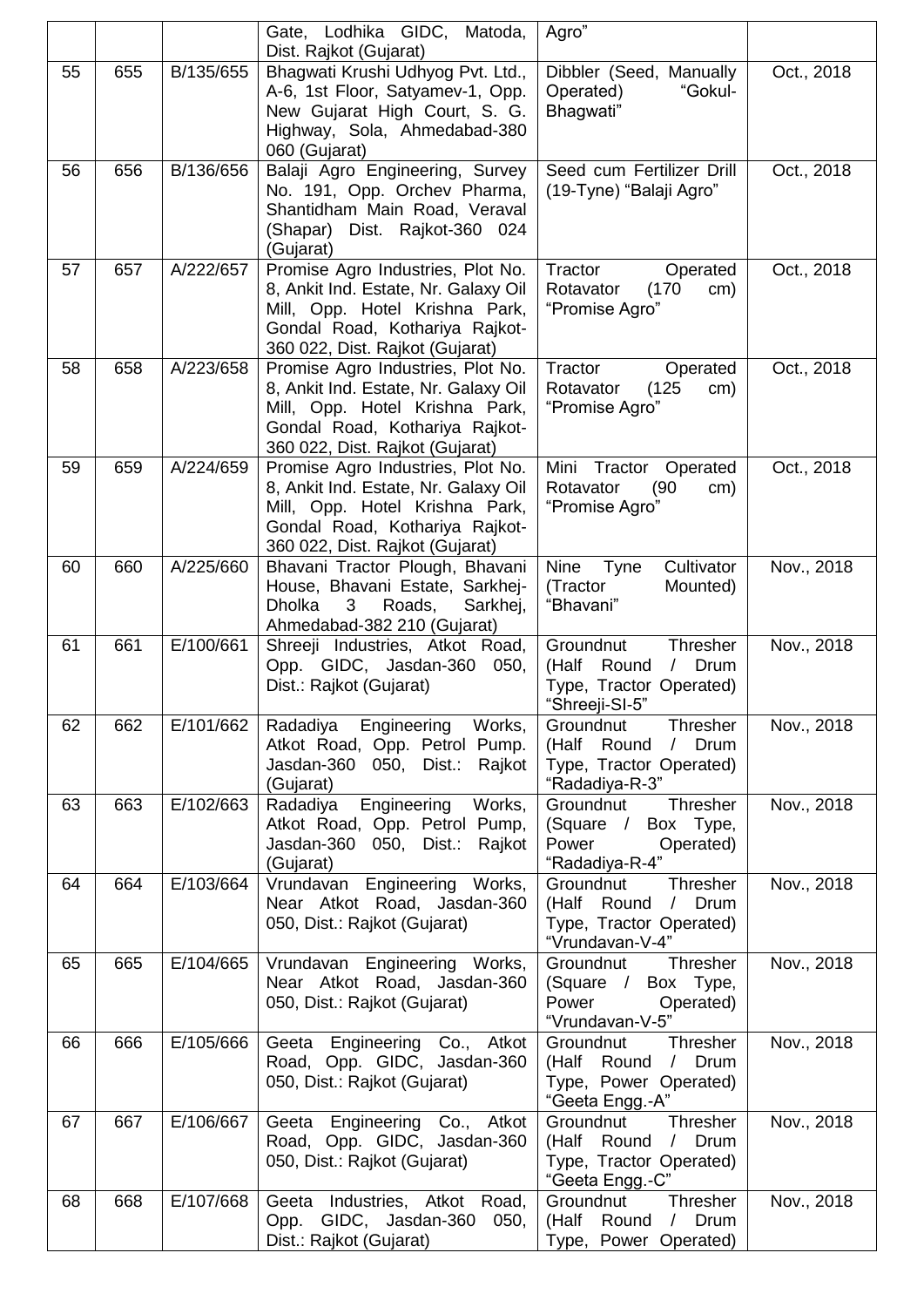|    |     |           |                                                                                                                                                                                            | "Geeta Ind.-D"                                                                                                    |            |
|----|-----|-----------|--------------------------------------------------------------------------------------------------------------------------------------------------------------------------------------------|-------------------------------------------------------------------------------------------------------------------|------------|
| 69 | 669 | E/108/669 | Vaibhav Agro Industries, Atkot<br>Road, Near Ratnadeep Furniture,<br>Jasdan-360 050, Dist.: Rajkot<br>(Gujarat)                                                                            | Groundnut<br>Thresher<br>Operated)<br>(Tractor<br>"Vaibhav-Deep"                                                  | Nov., 2018 |
| 70 | 670 | E/109/670 | Vaibhav Agro Industries, Atkot<br>Road, Near Ratnadeep Furniture,<br>Jasdan-360 050, Dist.: Rajkot<br>(Gujarat)                                                                            | Groundnut<br>Thresher<br>(Half Round<br>/ Drum<br>Type, Tractor Operated)<br>"Vaibhav-Jaydeep"                    | Nov., 2018 |
| 71 | 671 | E/110/671 | Jayant Engineering Works, D/3,<br>GIDC, Atkot Road, Jasdan-360<br>050, Dist.: Rajkot (Gujarat)                                                                                             | Thresher<br>Groundnut<br>(Tractor<br>Operated)<br>"Jayant-Yuvraj 39"                                              | Nov., 2018 |
| 72 | 672 | F/48/672  | Lions Industries, Jasdan Road,<br>Opp. Gurukrupa Petrol Pump,<br>Atkot - 360 040 Dist.: Rajkot<br>(Gujarat)                                                                                | Chaff<br>$(3-HP)$<br>Cutter<br>Power<br>Operated)<br>"LIONS-L-7"                                                  | Nov., 2018 |
| 73 | 673 | E/111/673 | Apollo Agro, 1-2, Eleven Park,<br>Unjha-Sidhpur<br>Highway,<br>At.<br>Maktupur, Ta.<br>Unjha,<br>Dist.:<br>Mehsana (Gujarat)                                                               | Thresher<br>Multicrop<br>Operated)<br>(Tractor<br>"Apollo"                                                        | Dec., 2018 |
| 74 | 674 | E/112/674 | Jayant Engineering Works, D/3,<br>GIDC, Atkot Road, Jasdan-360<br>050, Dist.: Rajkot (Gujarat)                                                                                             | Groundnut<br>Thresher<br>(Tractor<br>Operated)<br>"Jayant-Rudra"                                                  | Dec., 2018 |
| 75 | 675 | E/113/675 | Yogi Agro Industries, Atkot Road,<br>Jasdan-360 050, Dist.: Rajkot<br>(Gujarat)                                                                                                            | Thresher<br>Groundnut<br>(Tractor<br>Operated)<br>"Yogi-YAI-5"                                                    | Dec., 2018 |
| 76 | 676 | F/49/676  | Tirth Agro Technology Pvt. Ltd.,<br>"Shaktiman", Survey No. 108/1,<br>Plot No. B, NH-27, Nr. Bharudi<br>Toll Plaza, Village: Bhunava, Ta.:<br>Gondal, Dist.: Rajkot - 360 311<br>(Gujarat) | <b>Tractor Operated Rotary</b><br>Mulcher (6 Ft) "Tirth<br>Agro Tech. - Shaktiman"                                | Dec., 2018 |
| 77 | 677 | F/50/677  | Tirth Agro Technology Pvt. Ltd.,<br>"Shaktiman", Survey No. 108/1,<br>Plot No. B, NH-27, Nr. Bharudi<br>Toll Plaza, Village: Bhunava, Ta.:<br>Gondal, Dist.: Rajkot - 360 311<br>(Gujarat) | <b>Tractor Operated Rotary</b><br>Mulcher (7 Ft)<br>"Tirth<br>Agro Tech. - Shaktiman"                             | Dec., 2018 |
| 78 | 678 | F/51/678  | Tirth Agro Technology Pvt. Ltd.,<br>"Shaktiman", Survey No. 108/1,<br>Plot No. B, NH-27, Nr. Bharudi<br>Toll Plaza, Village: Bhunava, Ta.:<br>Gondal, Dist.: Rajkot - 360 311<br>(Gujarat) | <b>Tractor Operated Rotary</b><br>Mulcher (8 Ft) "Tirth<br>Agro Tech. - Shaktiman"                                | Dec., 2018 |
| 79 | 679 | E/114/679 | Amrutlal<br>Keshavalal<br>Panchal,<br>Shakti Chowk, Risala<br>Bazar,<br>385<br>535,<br>Deesa<br>Dist.<br>Banaskantha (Gujarat)                                                             | Tractor<br>Operated<br>Groundnut Digger cum<br>"A P Panchal-<br>Shaker<br>9"                                      | Dec., 2018 |
| 80 | 680 | E/115/680 | Raj Agro Industries, Akhol Char<br>Rasta, Radhanpur Highway Road,<br>At: Akhol Nani - 385535, Ta.:<br>Dist.<br>Deesa,<br>Banaskantha<br>(Gujarat)                                          | Tractor<br>Operated<br>Groundnut Digger cum<br>"Raj-7"<br>Shaker                                                  | Dec., 2018 |
| 81 | 681 | B/137/681 | Agribiz Corporation, N.H. No.8,<br>Near Water Canal, Vasad-388<br>306, Dist.: Anand (Gujarat)                                                                                              | <b>Plastics Mulching Laying</b><br>cum Drip Pipe Laying<br>Machine<br>(Tractor<br>"Agribiz-ABC<br>Mounted)<br>09" | Dec., 2018 |
| 82 | 682 | A/226/682 | Shree<br>Hari<br>Agro Industries,<br>Yogeshwar Nagar, Plot No. 60,<br>Bhavanagar Road, Opp. Railway                                                                                        | Two<br><b>Bottom</b><br>Hydraulically Reversible<br>Mould Board<br>Plough                                         | Dec., 2018 |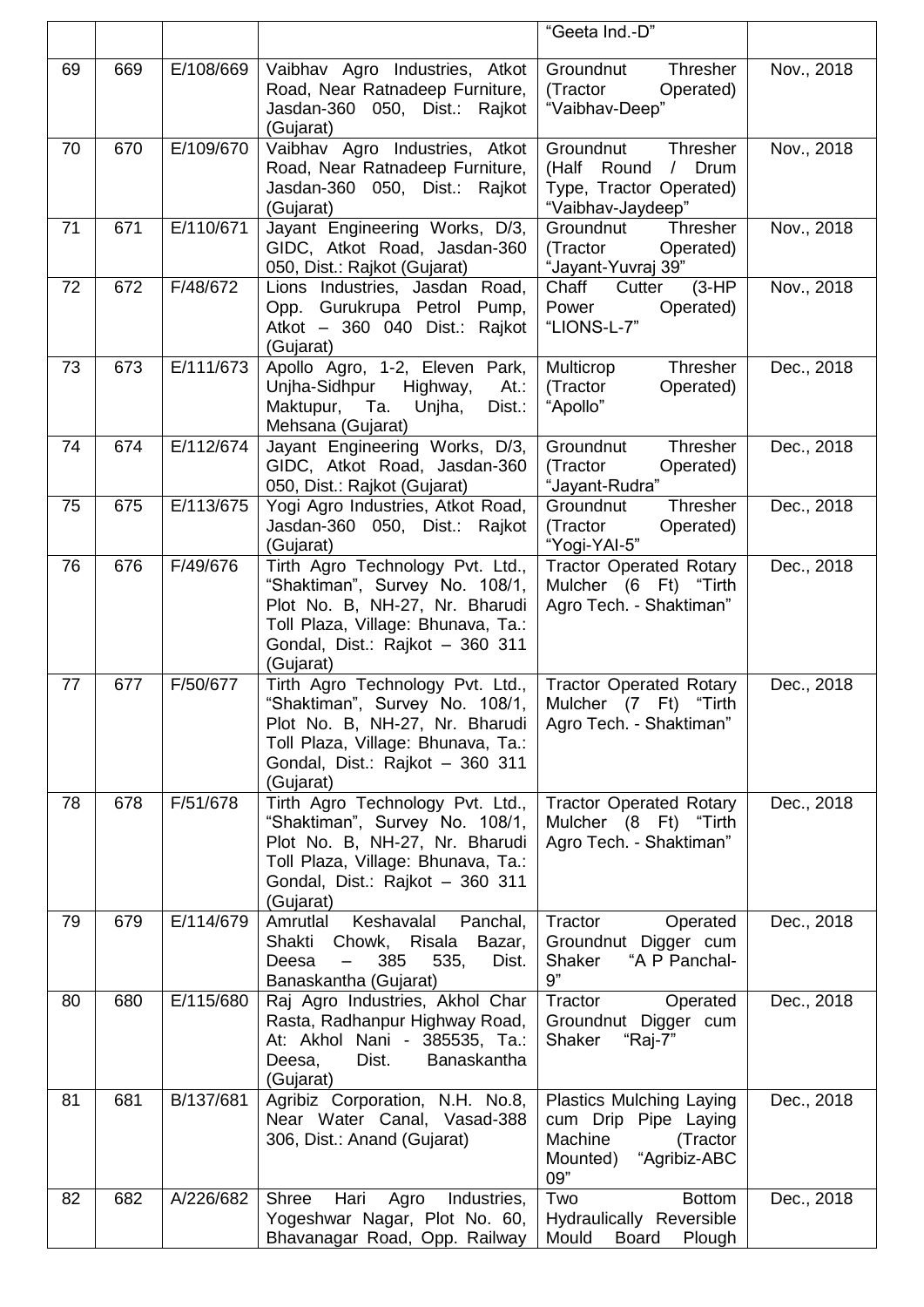|    |     |           | Crossing, Botad-364 710, Dist.<br>Bhavnagar (Gujarat)                                                                                                              | (Tractor<br>Mounted)<br>"Shree Hari-SHP-2"                                                                                |            |
|----|-----|-----------|--------------------------------------------------------------------------------------------------------------------------------------------------------------------|---------------------------------------------------------------------------------------------------------------------------|------------|
| 83 | 683 | A/227/683 | Atlantis Agritech Pvt. Ltd., Plot<br>No. 36, Galaxy Industrial Estate,<br>Rajkot-Gondal Highway (NH-27),<br>Shapar-360 024, Dist. Rajkot                           | Tractor<br>Operated<br>Rotavator<br>(4.0)<br>Ft)<br>"Atlantis- Rotoking"                                                  | Dec., 2018 |
| 84 | 684 | A/228/684 | (Gujarat)<br>Atlantis Agritech Pvt. Ltd., Plot<br>No. 36, Galaxy Industrial Estate,<br>Rajkot-Gondal Highway (NH-27),<br>Shapar-360 024, Dist. Rajkot<br>(Gujarat) | Mini Tractor Operated<br>Rotavator<br>(1.2)<br>M)<br>"Atlantis- Rotoking"                                                 | Dec., 2018 |
| 85 | 685 | A/229/685 | Vishwakarma Agricultural Works,<br>Vijapur Road, Mansa - 382 845,<br>Dist.: Gandhinagar (Gujarat)                                                                  | Two Bottom Disc Plough<br>(Tractor<br>Mounted)<br>"Vishwakarma-VDP"                                                       | Dec., 2018 |
| 86 | 686 | A/230/686 | Vishwakarma Agricultural Works,<br>Vijapur Road, Mansa - 382 845,<br>Dist.: Gandhinagar (Gujarat)                                                                  | Seven Tyne Cultivator<br>(Mini Tractor Mounted)<br>"Vishwakarma-MAC1"                                                     | Dec., 2018 |
| 87 | 687 | B/138/687 | Captain<br>Tractors<br>Pvt.<br>Ltd.,<br>Padavala<br>Road,<br>At:<br>Veraval<br>(Shapar)-360 024, Ta.: Kotada<br>Sangani, Dist. Rajkot (Gujarat)                    | <b>Automatic Potato Planter</b><br>(1-Row) "Captain-CPP"                                                                  | Jan., 2019 |
| 88 | 688 | B/139/688 | Ekta Engineering, Modasa Road,<br>At & Post: Harsol - 383305, Ta.:<br>Dist.:<br>Sabarkantha<br>Talod,<br>(Gujarat)                                                 | Automatic Potato Planter<br>(2-Row) "Ekta-PP-885"                                                                         | Jan., 2019 |
| 89 | 689 | B/140/689 | Annapurna Thresher, Akhol Char<br>Rasta, Radhanpur Highway Road,<br>At: Akhol Moti, Ta.: Deesa, Dist.<br>Banaskantha (Gujarat)                                     | <b>Automatic Potato Planter</b><br>(2-Row) "Annapurna-AT-<br>14"                                                          | Jan., 2019 |
| 90 | 690 | A/231/690 | Agro<br>Industries,<br>Shreeji<br>Panchasar Road, Nr. Shreeji PVC<br>Shreeji<br>Pipe,<br>Opp.<br>Power<br>Transformer, Wankaner-363 621,<br>Dist. Morbi (Gujarat)  | Two<br><b>Bottom</b><br>Mechanically Reversible<br>Mould<br>Board<br>Plough<br>(Tractor<br>Mounted)<br>"Shreeji-2FM46511" | Jan., 2019 |
| 91 | 691 | A/232/691 | Shreeji Agro<br>Industries,<br>Panchasar Road, Nr. Shreeji PVC<br>Shreeji Power<br>Pipe,<br>Opp.<br>Transformer, Wankaner-363 621,<br>Dist. Morbi (Gujarat)        | Two<br><b>Bottom</b><br>Hydraulically Reversible<br>Mould Board Plough<br>(Tractor<br>Mounted)<br>"Shreeji-2FH36010"      | Jan., 2019 |
| 92 | 692 | A/233/692 | Shreeji<br>Agro<br>Industries,<br>Panchasar Road, Nr. Shreeji PVC<br>Shreeji Power<br>Pipe,<br>Opp.<br>Transformer, Wankaner-363 621,<br>Dist. Morbi (Gujarat)     | Two<br><b>Bottom</b><br>Hydraulically Reversible<br>Mould Board<br>Plough<br>Mounted)<br>(Tractor<br>"Shreeji-2FH333"     | Jan., 2019 |
| 93 | 693 | D/142/693 | &<br>Ecotech<br>Sprayers<br>Farm<br>Equipment Pvt. Ltd., Plot No.<br>1832, GIDC, Phase-4, Wadhwan -<br>363035, Dist.: Surendranagar<br>(Gujarat)                   | Operated<br>Battery<br>Knapsack<br>Sprayer<br>"Ecotech-Esafe"                                                             | Jan., 2019 |
| 94 | 694 | D/143/694 | Bhagvati Agriculture Equipment<br>Manu., Near Bus Stand, At.:<br>Halvad-363 330,<br>Dist.<br>Morbi<br>(Gujarat)                                                    | <b>Tractor Operated Trailed</b><br>Type Power<br>Sprayer<br>"Bhagavati-6"                                                 | Jan., 2019 |
| 95 | 695 | B/141/695 | Bhoomi Agro Industries, Plot No.<br>G-1077, Road No. A1, Kishan<br>Gate, Lodhika GIDC, Matoda,<br>Dist. Rajkot (Gujarat)                                           | Seed cum Fertilizer Drill<br>(Zero Till, 5-Tyne, Power<br>Tiller<br>drawn) "Bhoomi<br>Agro"                               | Jan., 2019 |
| 96 | 696 | B/142/696 | Bhoomi Agro Industries, Plot No.<br>G-1077, Road No. A1, Kishan<br>Gate, Lodhika GIDC, Matoda,<br>Dist. Rajkot (Gujarat)                                           | Seed cum Fertilizer Drill<br>(8-Tyne) "Bhoomi Agro"                                                                       | Jan., 2019 |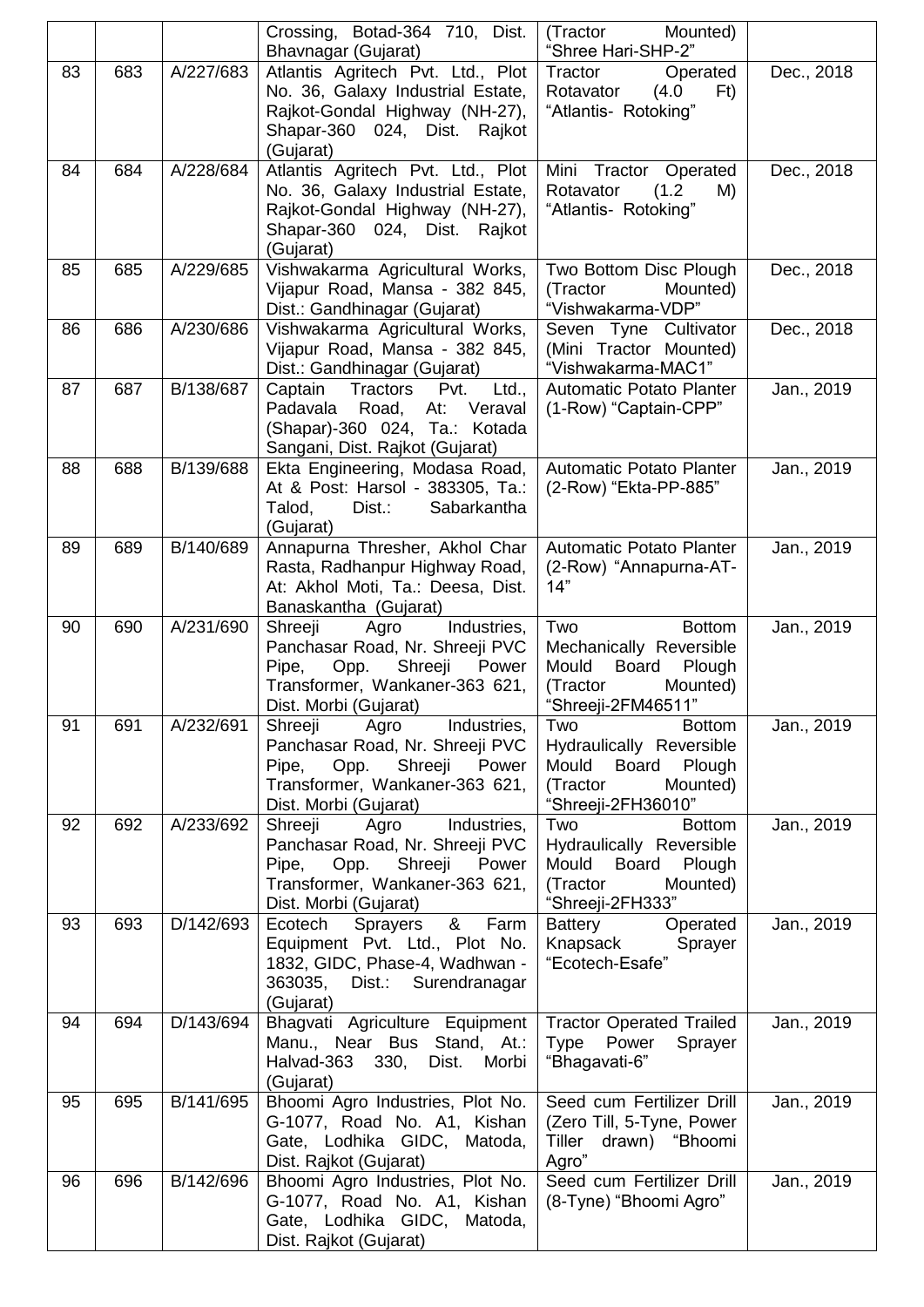| 97  | 697 | B/143/697 | Bhoomi Agro Industries, Plot No.<br>G-1077, Road No. A1, Kishan<br>Gate, Lodhika GIDC, Matoda,<br>Dist. Rajkot (Gujarat)                                     | Seed cum Fertilizer Drill<br>(9-Tyne) "Bhoomi Agro"                                                                                | Jan., 2019 |
|-----|-----|-----------|--------------------------------------------------------------------------------------------------------------------------------------------------------------|------------------------------------------------------------------------------------------------------------------------------------|------------|
| 98  | 698 | B/144/698 | Bhoomi Agro Industries, Plot No.<br>G-1077, Road No. A1, Kishan<br>Gate, Lodhika GIDC, Matoda,<br>Dist. Rajkot (Gujarat)                                     | Seed cum Fertilizer Drill<br>(9-Tyne) "Bhoomi Agro"                                                                                | Jan., 2019 |
| 99  | 699 | B/145/699 | Bhoomi Agro Industries, Plot No.<br>G-1077, Road No. A1, Kishan<br>Gate, Lodhika GIDC, Matoda,<br>Dist. Rajkot (Gujarat)                                     | Seed cum Fertilizer Drill<br>(6-Tyne) "Bhoomi Agro"                                                                                | Jan., 2019 |
| 100 | 700 | A/234/700 | Baba Agro Industries, Near Water<br>Tank, Savarkundla - 364 515<br>Dist. Amreli (Gujarat)                                                                    | Two<br><b>Bottom</b><br>Hydraulically Reversible<br>Mould<br>Board<br>Plough<br>(Tractor Mounted) "Baba<br>Agro-BA-0045"           | Feb., 2019 |
| 101 | 701 | A/235/701 | Baba Agro Industries, Near Water<br>Tank, Savarkundla - 364 515<br>Dist. Amreli (Gujarat)                                                                    | Two<br><b>Bottom</b><br>Hydraulically Reversible<br>Mould<br><b>Board</b><br>Plough<br>(Tractor Mounted) "Baba<br>Agro-BA-0055"    | Feb., 2019 |
| 102 | 702 | A/236/702 | Krishna Agriculture, Nesadi Road,<br>Opp. Niraj Steel, Savarkundla -<br>364 515 Dist. Amreli (Gujarat)                                                       | Two<br><b>Bottom</b><br>Mechanically Reversible<br>Board<br>Mould<br>Plough<br>(Tractor<br>Mounted)<br>"Krishna-KAH-004"           | Feb., 2019 |
| 103 | 703 | A/237/703 | Krishna Agriculture, Nesadi Road,<br>Opp. Niraj Steel, Savarkundla -<br>364 515 Dist. Amreli (Gujarat)                                                       | <b>Three</b><br><b>Bottom</b><br>Hydraulically Reversible<br>Mould<br>Board<br>Plough<br>(Tractor<br>Mounted)<br>"Krishna-KAH-003" | Feb., 2019 |
| 104 | 704 | A/238/704 | Krishna Agriculture, Nesadi Road,<br>Opp. Niraj Steel, Savarkundla -<br>364 515 Dist. Amreli (Gujarat)                                                       | <b>Bottom</b><br><b>Three</b><br>Mechanically Reversible<br>Mould<br>Board<br>Plough<br>(Tractor<br>Mounted)<br>"Krishna-KAH-005"  | Feb., 2019 |
| 105 | 705 | D/144/705 | Snehal<br>Plastic,<br>Gondal<br>Road,<br>Lathiya<br>Opp.<br>Motor,<br>Near<br>Amardeep Welding, 11- Panchshil<br>Soc., Rajkot (Gujarat)                      | <b>Battery</b><br>Operated<br>Knapsack Sprayer "Yogi<br>(Snehal)-YSP-008"                                                          | Feb., 2019 |
| 106 | 706 | D/145/706 | Plastic,<br>Gondal<br>Snehal<br>Road,<br>Lathiya<br>Motor,<br>Near<br>Opp.<br>Amardeep Welding, 11- Panchshil<br>Soc., Rajkot (Gujarat)                      | Type<br>Knapsack<br>Dual<br>Sprayer "Yogi (Snehal)-<br><b>YSP-08</b> "                                                             | Feb., 2019 |
| 107 | 707 | D/146/707 | Snehal Plastic,<br>Gondal Road,<br>Lathiya<br>Motor,<br>Near<br>Opp.<br>Amardeep Welding, 11- Panchshil<br>Soc., Rajkot (Gujarat)                            | Dual Type<br>Knapsack<br>Sprayer "Yogi (Snehal)-<br><b>YSP-012"</b>                                                                | Feb., 2019 |
| 108 | 708 | F/52/708  | Atlantis Agritech Pvt. Ltd., Plot<br>No. 36, Galaxy Industrial Estate,<br>Rajkot-Gondal Highway<br>$(MH -$<br>27), Shapar-360 024, Dist. Rajkot<br>(Gujarat) | <b>Tractor Operated Rotary</b><br><b>Mulcher</b><br>(1.8)<br>m)<br>"Atlantis-Rotoking"                                             | Feb., 2019 |
| 109 | 709 | F/53/709  | Atlantis Agritech Pvt. Ltd., Plot<br>No. 36, Galaxy Industrial Estate,<br>Rajkot-Gondal Highway<br>$(MH -$<br>27), Shapar-360 024, Dist. Rajkot<br>(Gujarat) | <b>Tractor Operated Rotary</b><br>Mulcher<br>(2.0)<br>m)<br>"Atlantis-Rotoking"                                                    | Feb., 2019 |
| 110 | 710 | D/147/710 | Rolyplast Industries, 110-Heritage<br>Plaza, Opp. Gurukul<br>Tower,<br>Drive-in Road,<br>Ahmedabad-                                                          | <b>Battery</b><br>Operated<br>Knapsack<br>Sprayer<br>"Rolyplast-Rolyspray-                                                         | Feb., 2019 |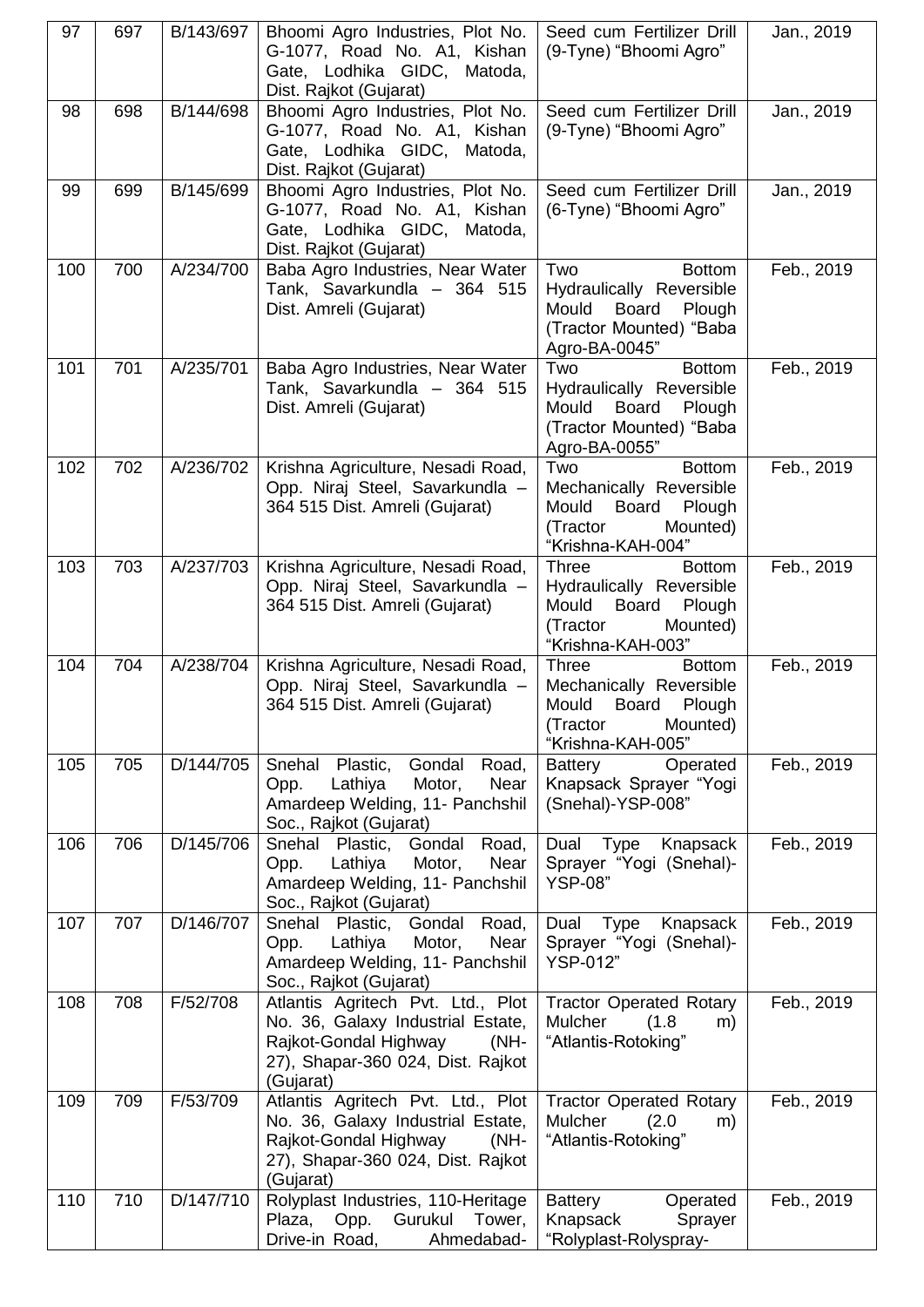|     |     |           | 380 052 (Gujarat)                                                                                                                                                        | RB-02"                                                                                                                      |             |
|-----|-----|-----------|--------------------------------------------------------------------------------------------------------------------------------------------------------------------------|-----------------------------------------------------------------------------------------------------------------------------|-------------|
| 111 | 711 | A/239/711 | Patel Agro Industries, Kotecha<br>Industrial Area, Survey No. 223,<br>Plot No. 11/12 Wankaner-363 621<br>Dist.: Morvi (Gujarat)                                          | <b>Three Bottom Reversible</b><br><b>Disc</b><br>Plough<br>(Tractor<br>Mounted) "Patel Agro-<br>Shree Umiya-URDP-H-<br>40"  | Feb., 2019  |
| 112 | 712 | A/240/712 | Patel Agro Industries, Kotecha<br>Industrial Area, Survey No. 223,<br>Plot No. 11/12 Wankaner-363 621<br>Dist.: Morvi (Gujarat)                                          | <b>Three Bottom Reversible</b><br>Plough (Tractor<br><b>Disc</b><br>Mounted) "Patel Agro-<br>Shree Umiya-URDP-M-<br>40"     | Feb., 2019  |
| 113 | 713 | B/146/713 | Amrutlal<br>Keshavalal<br>Panchal,<br>Shakti<br>Risala<br>Chowk,<br>Bazar,<br>Deesa<br>385<br>535,<br>Dist.<br>$\overline{\phantom{0}}$<br>Banaskantha (Gujarat)         | Seed cum Fertilizer Drill<br>(9-Tyne) "A K Panchal-6"                                                                       | March, 2019 |
| 114 | 714 | B/147/714 | Panchal,<br>Amrutlal<br>Keshavalal<br>Shakti<br>Risala<br>Chowk,<br>Bazar,<br>385<br>Deesa<br>535,<br>Dist.<br>Banaskantha (Gujarat)                                     | Seed cum Fertilizer Drill<br>(8-Tyne) "A K Panchal-7"                                                                       | March, 2019 |
| 115 | 715 | B/148/715 | Khedut Agro Engineering<br>Pvt.<br>Ltd., Plot No. 6, Survey No. 191,<br>Nr. Orchev Pharma, Shantidham<br>Soc. road, Veraval (Shapar)- 360<br>024, Dist. Rajkot (Gujarat) | Till<br>Zero<br>Seed<br>cum<br>Fertilizer Drill (11-Tyne)<br>"Khedut"                                                       | March, 2019 |
| 116 | 716 | B/149/716 | Raj Agro Industries, Akhol Char<br>Rasta, Radhanpur Highway Road,<br>At: Akhol Nani - 385535, Ta.:<br>Deesa,<br>Dist.<br>Banaskantha<br>(Gujarat)                        | Seed cum Fertilizer Drill<br>(8-Tyne) "Raj-6"                                                                               | March, 2019 |
| 117 | 717 | A/241/717 | Amba Bhavani Agriculture, Opp.<br>Charmariya Dada Mandir, Post:<br>363<br>Haripar<br>$\overline{\phantom{0}}$<br>310,<br>Ta.:<br>Dhrangadhra (Gujarat)                   | Two<br><b>Bottom</b><br>Hydraulically Reversible<br>Mould<br>Board<br>Plough<br>Mounted)<br>(Tractor<br>"Amba Bhavani"      | March, 2019 |
| 118 | 718 | A/242/718 | Shree<br>Vishwakarma<br>Welding<br>Works, At. & Post: Sarla-363 510,<br>Ta.: Muli, Dist.: Surendranagar<br>(Gujarat)                                                     | <b>Bottom</b><br>Two<br>Hydraulically Reversible<br>Board<br>Mould<br>Plough<br>(Tractor<br>Mounted)<br>"Shree Vishwakarma" | March, 2019 |
| 119 | 719 | D/148/719 | Spraywell Agro Equipments, 12,<br>Shalin Bunglows, S. P. Ring<br>Road, Shilaj,<br>Ahmedabad<br>- 380 059 (Gujarat)                                                       | <b>Battery</b><br>Operated<br>Knapsack<br>Sprayer<br>"Spraywell-SW-16C-2"                                                   | March, 2019 |
| 120 | 720 | D/149/720 | Spraywell Agro Equipments, 12,<br>Shalin Bunglows, S. P. Ring<br>Road, Shilaj,<br>Ahmedabad<br>- 380 059 (Gujarat)                                                       | Battery<br>Operated<br>Knapsack<br>Sprayer<br>"Spraywell-SW-16C-3"                                                          | March, 2019 |
| 121 | 721 | D/150/721 | Spraywell Agro Equipments, 12,<br>Shalin Bunglows, S. P. Ring<br>Road, Shilaj,<br>Ahmedabad<br>- 380 059 (Gujarat)                                                       | Type Knapsack<br>Dual<br>Sprayer "Spraywell-SW-<br>16C-4"                                                                   | March, 2019 |
| 122 | 722 | E/116/722 | Pvt.<br>Captain<br>Tractors<br>Ltd.,<br>Padavala Road,<br>At:<br>Veraval<br>(Shapar)-360 024, Ta.: Kotada<br>Sangani, Dist. Rajkot (Gujarat)                             | Mini Tractor Operated<br>Shaker<br>Potato Digger<br>"Captain-CPD"                                                           | March, 2019 |
| 123 | 723 | E/117/723 | Annapurna Thresher, Akhol Char<br>Rasta, Radhanpur Highway Road,<br>At: Akhol Moti, Ta.: Deesa, Dist.<br>Banaskantha (Gujarat)                                           | <b>Tractor Operated Potato</b><br>Digger<br>Shaker<br>"Annapurna-AT-17"                                                     | March, 2019 |
| 124 | 724 | E/118/724 | Raj Agro Industries, Akhol Char<br>Rasta, Radhanpur Highway Road,<br>At: Akhol Nani - 385535, Ta.:                                                                       | <b>Tractor Operated Potato</b><br>Digger Shaker "Raj-3"                                                                     | March, 2019 |